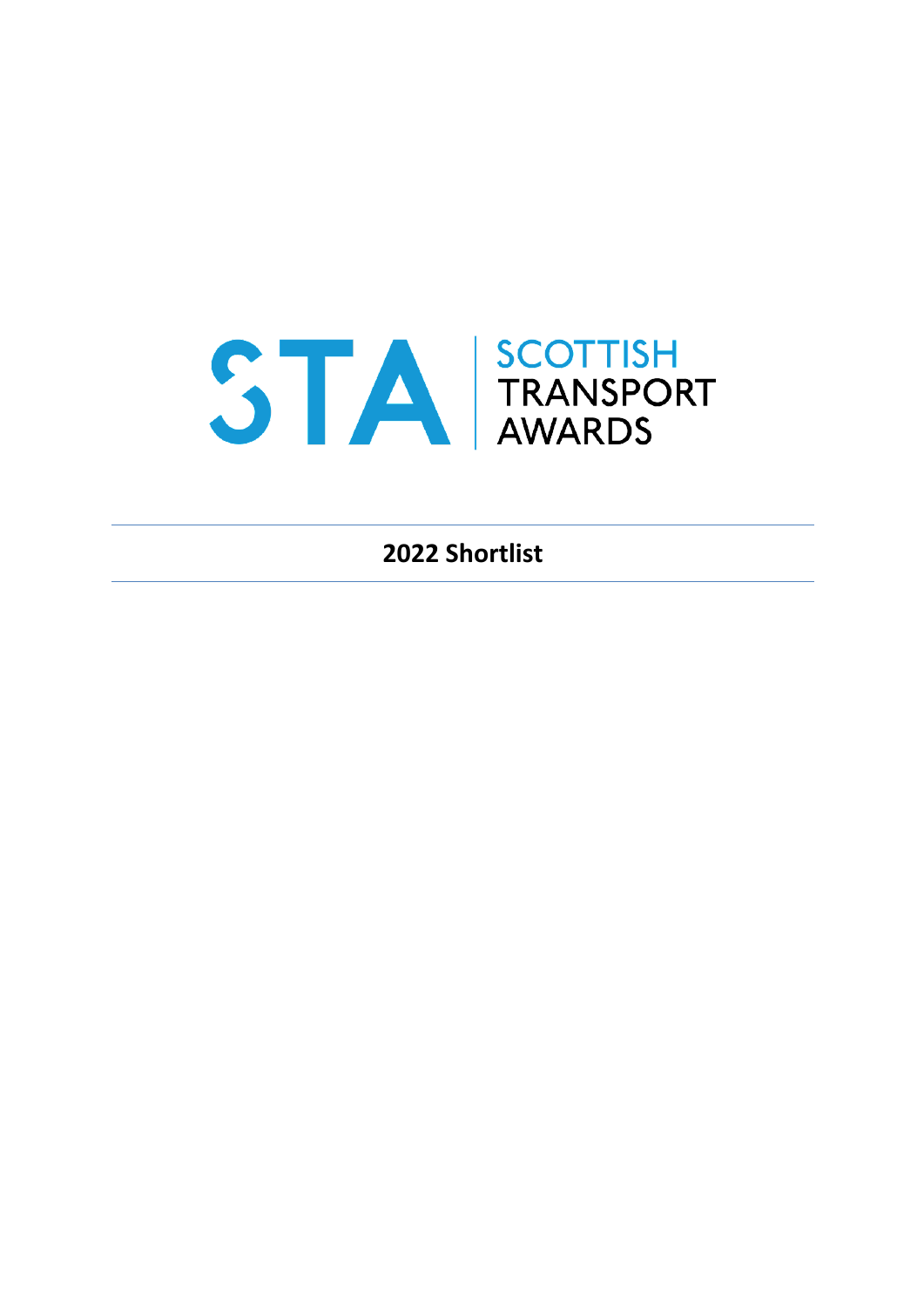# **1. Most effective in Road Safety, Traffic Management and Enforcement**

- 1. Edinburgh Trams Permit+
- 2. Glasgow City Council Cycle Activated Safety Signage
- 3. Glasgow City Council Connecting Woodside Phase One Garscube Road
- 4. South Lanarkshire Council Casualty Reduction Programme

# **2. Best Practice in Travel to School and Work Schemes**

- 1. Living Streets WOW Activity Tracker
- 2. Strathclyde Partnership for Transport Project Name: Axiom Schools Capacity Management Improvements
- 3. Lothian Buses Lothian Accessibility
- 4. South Lanarkshire Council School Travel Plans

### **3. Public Transport Operator of the Year**

- 1. Edinburgh Trams
- 2. First Glasgow
- 3. Lothian Buses
- 4. McGill's Bus Group
- 5. Scottish Citylink Coaches
- 6. Stagecoach East Scotland
- 7. SPT Glasgow Subway

# **4. Best Bus Service**

- 1. Lothian Buses Vaccination Service
- 2. McGill's Bus Group Switch
- 3. Scottish CityLink Coaches Saltire Cross Network
- 4. Strathclyde Partnership for Transport COP26 Delegate Shuttle Service

# **5. Excellence in Transport Accessibility**

- 1. Lothian Buses Lothian Accessibility
- 2. Scotland's Railway Glasgow Queen Street Station Redevelopment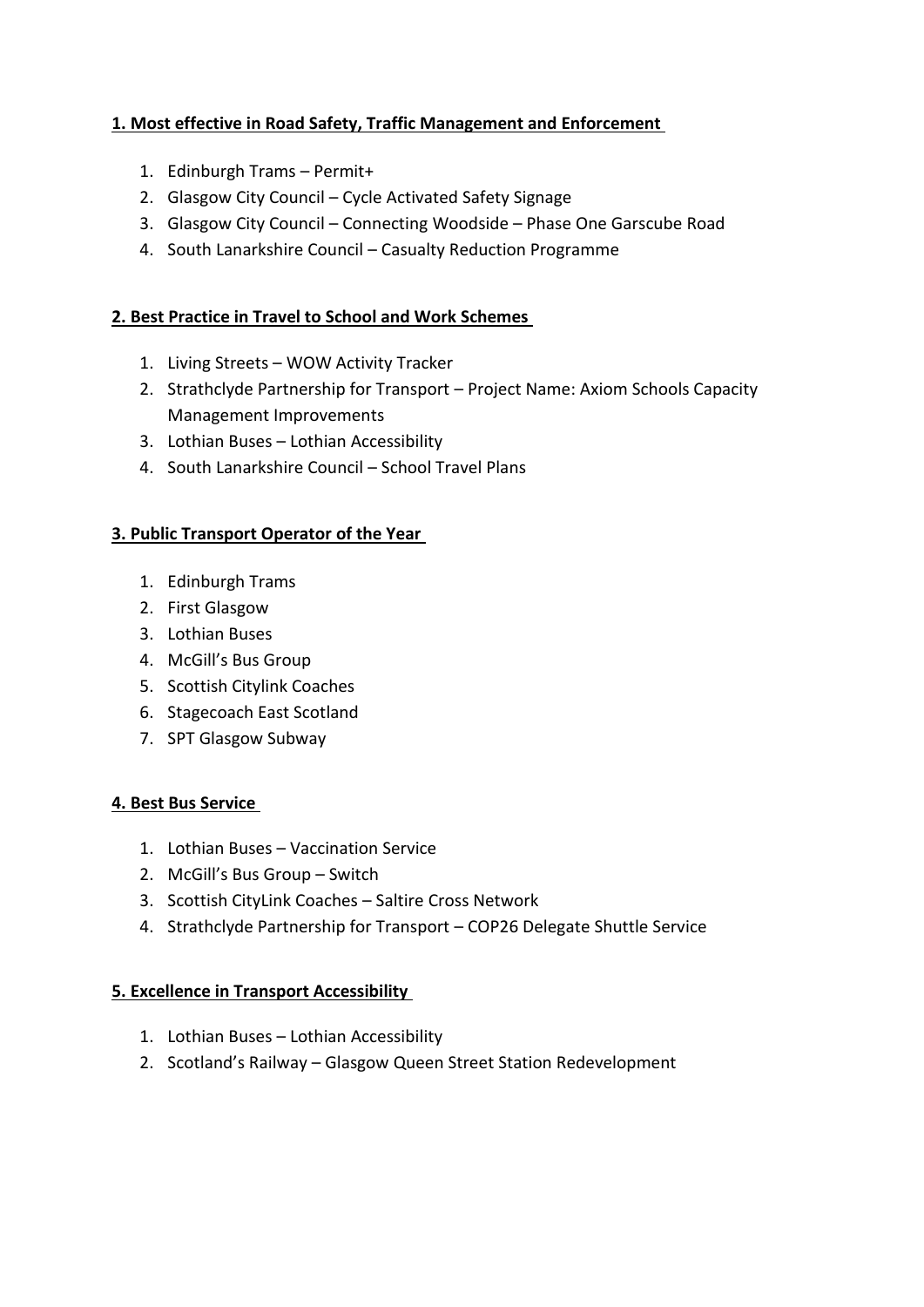# **6. Excellence in Walking, Public Realm & Cycling**

- 1. Cyclehoop Ltd Edinburgh & Glasgow Bikehangar Scheme Secure On-Street Residential Cycle Parking
- 2. Cycling Scotland Excellence in Monitoring
- 3. Glasgow City Council Connecting Woodside Phase One Garscube Road
- 4. Scotrail Cycling enhancement scheme

# **7. Rail/Road Contractor of the Year**

- 1. Rail Systems Alliance Scotland RSAS Alliancing Delivering Results
- 2. Balfour Beatty Redevelopment of Queen Street Station
- 3. Atkins/Mouchel JV, Network Rail & BAM Nuttall Tomatin to Moy A9 Dualling
- 4. BAM Nuttall A2I Aberdeen to Inverness Improvement Project

# **8. Contribution to Sustainable Transport**

- 1. Addleshaw Goddard Aberdeen City Council's Hydrogen Hub Project
- 2. ChargePlace Scotland ChargePlace Scotland
- 3. First Glasgow Electrification of the UK's biggest bus depot
- 4. Lothian Buses Contribution to Sustainable Transport
- 5. Lumo
- 6. McGill's Buses Ltd McGill's Buses Route to Net Zero
- 7. Scania Scotland Scania Eurocentral
- 8. South Lanarkshire Council Cambuslang Park and Ride

# **9. Most Innovative Transport Project of the Year**

- 1. AGS Airports Ltd Project CAELUS
- 2. Cycling Scotland Cargo bikes during Covid-19
- 3. Glasgow City Council collaborative use of location services data in transport planning in Glasgow
- 4. Scotland's Railway Glasgow Queen Street Redevelopment
- 5. Stagecoach East Scotland Sam's Wellbeing on Wheels
- 6. Sustrans Scotland Minecraft St Philomena's Primary School
- 7. The City of Edinburgh Council City Mobility Plan
- 8. Transform Scotland #Lovemybus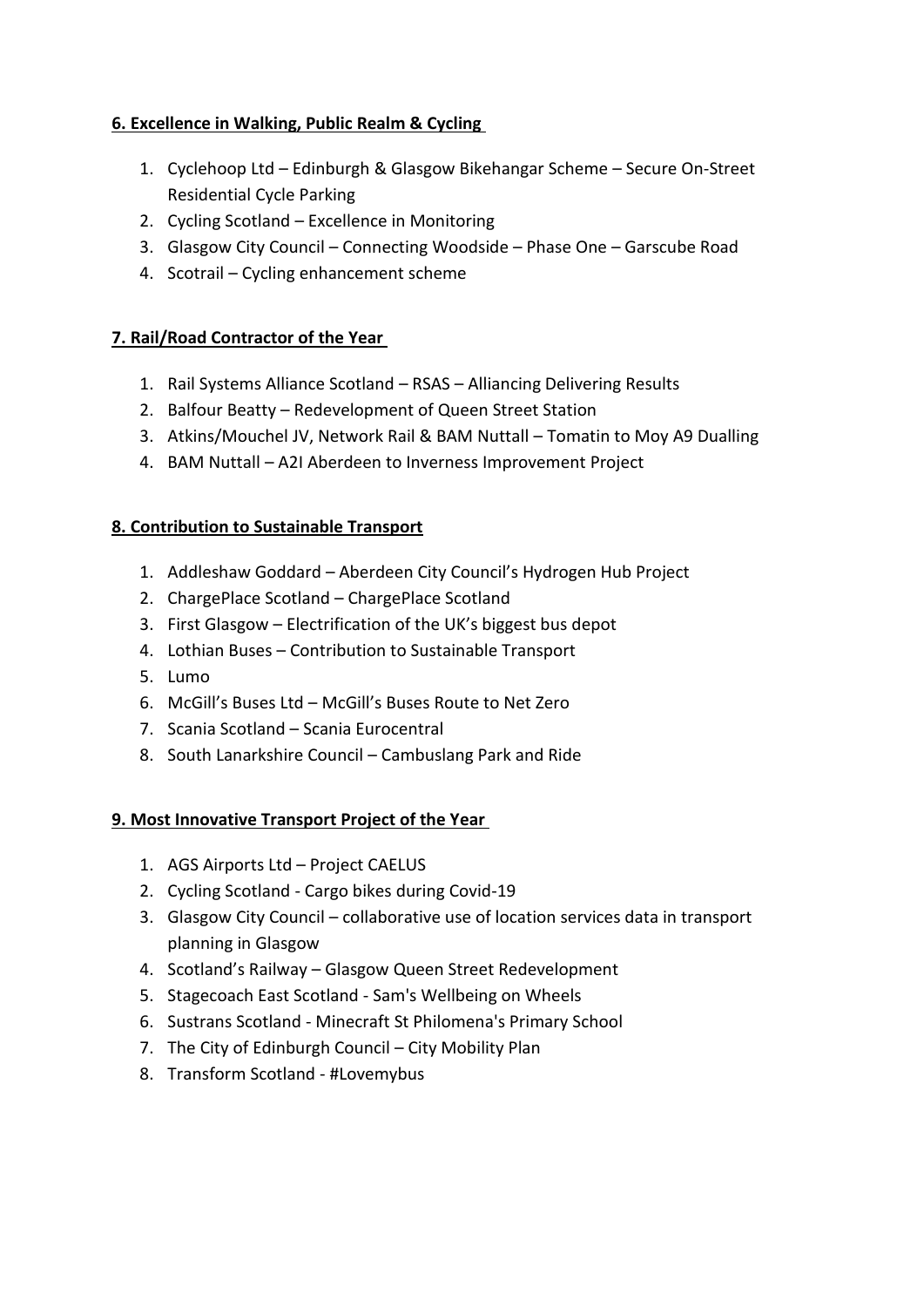# **10. Excellence in Technology and Innovation**

- 1. AGS Airports Ltd Project CAELUS
- 2. Edinburgh Trams Permit+
- 3. First Glasgow Electrification of the UK's biggest bus depot
- 4. Living Streets Scotland WOW Activity Tracker
- 5. Passenger Technology Group Passenger's Journey Cancellations Tool
- 6. Lothian Buses Lothian Operations Hub
- 7. McGill's Buses Ltd Switch Powering the Future
- 8. Strathclyde Partnership for Transport Buchanan Bus Station Customer Information Enhancements

# **11. Transport Team/ Partnership of the Year**

- 1. City of Edinburgh Council 20 Minute Neighbourhood Programme Delivery Team
- 2. CrossCountry's Contribution To COP 26
- 3. Jacobs, Aecom and Transport Scotland Strategic Transport Projects Review 2 (STPR2)
- 4. Lothian Buses and Police Scotland
- 5. Network Rail Scotland's Railway on COP26
- 6. South Lanarkshire Council & North Lanarkshire Council Project PACE
- 7. Strathclyde Partnership for Transport SPT Supporting the Covid-19 Recovery
- 8. Transport Scotland Delivering the Tranport Plan for COP26

# **12. Excellence in Travel Information & Marketing**

- 1. Amey Winter Service Communication, October 2020 May 2021
- 2. Edinburgh Trams Family Day Tripper Ticket
- 3. First Aberdeen World's first Double Decker Hydrogen Bus launch campaign
- 4. Scottish CityLink Coaches Restoring Customer Confidence Campaign
- 5. Strathclyde Partnership for Transport 'Born Innovative' Celebrating 125 Years of Subway
- 6. Sustrans Scotland #andshecycles
- 7. The City of Edinburgh Council Edinburgh Travel Tracker
- 8. First Glasgow First Bus COP26

# **13. Scottish Airport of the Year**

- 1. AGS Airports Ltd Aberdeen International Airport
- 2. Glasgow Airport Ltd